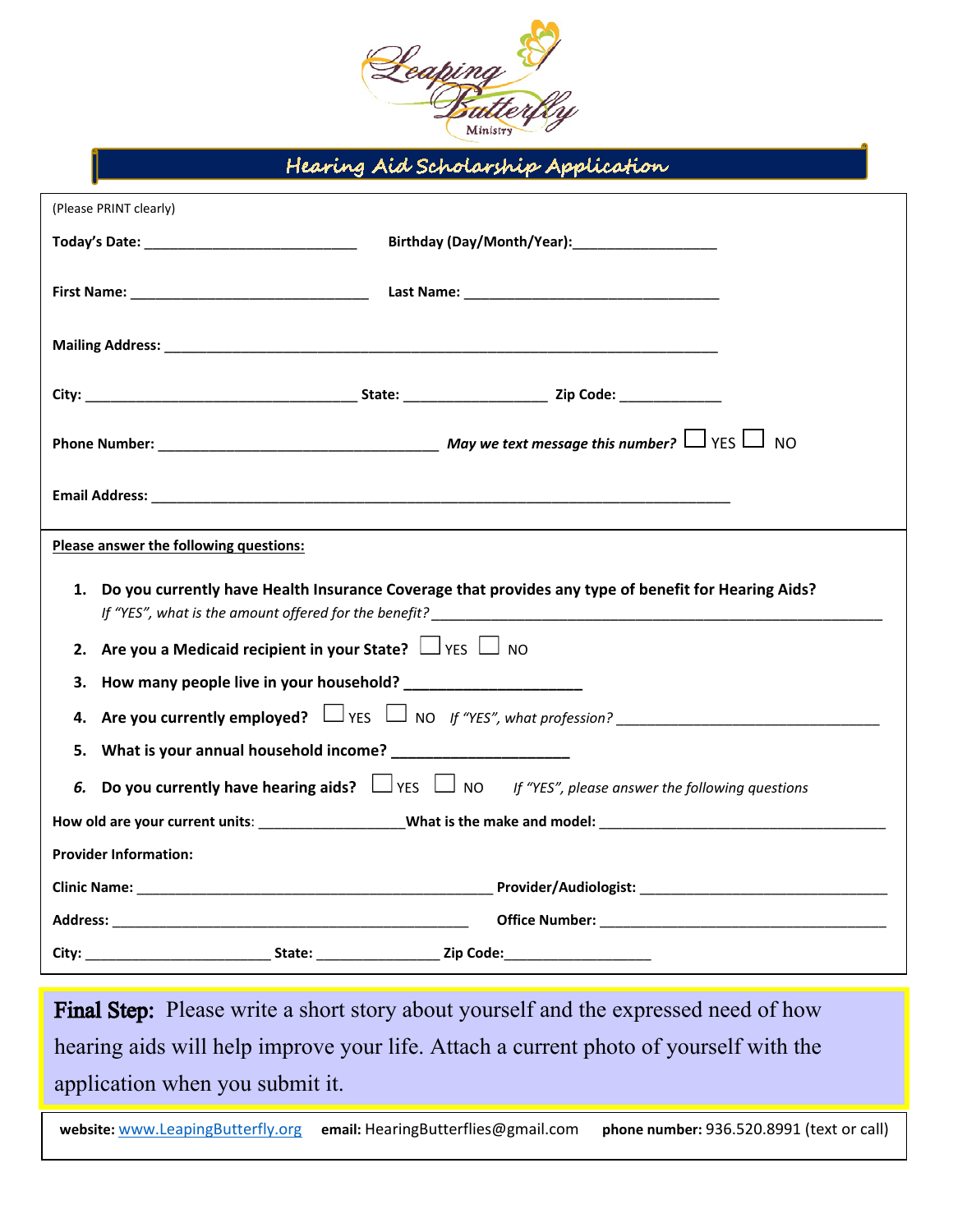| Your Story               |
|--------------------------|
|                          |
|                          |
|                          |
|                          |
|                          |
|                          |
|                          |
|                          |
|                          |
|                          |
|                          |
|                          |
|                          |
|                          |
|                          |
|                          |
| ÷                        |
|                          |
|                          |
|                          |
|                          |
|                          |
|                          |
| $\overline{\phantom{0}}$ |

 $\int_0^a$ 

**(Attach a current photo of yourself to this page)**